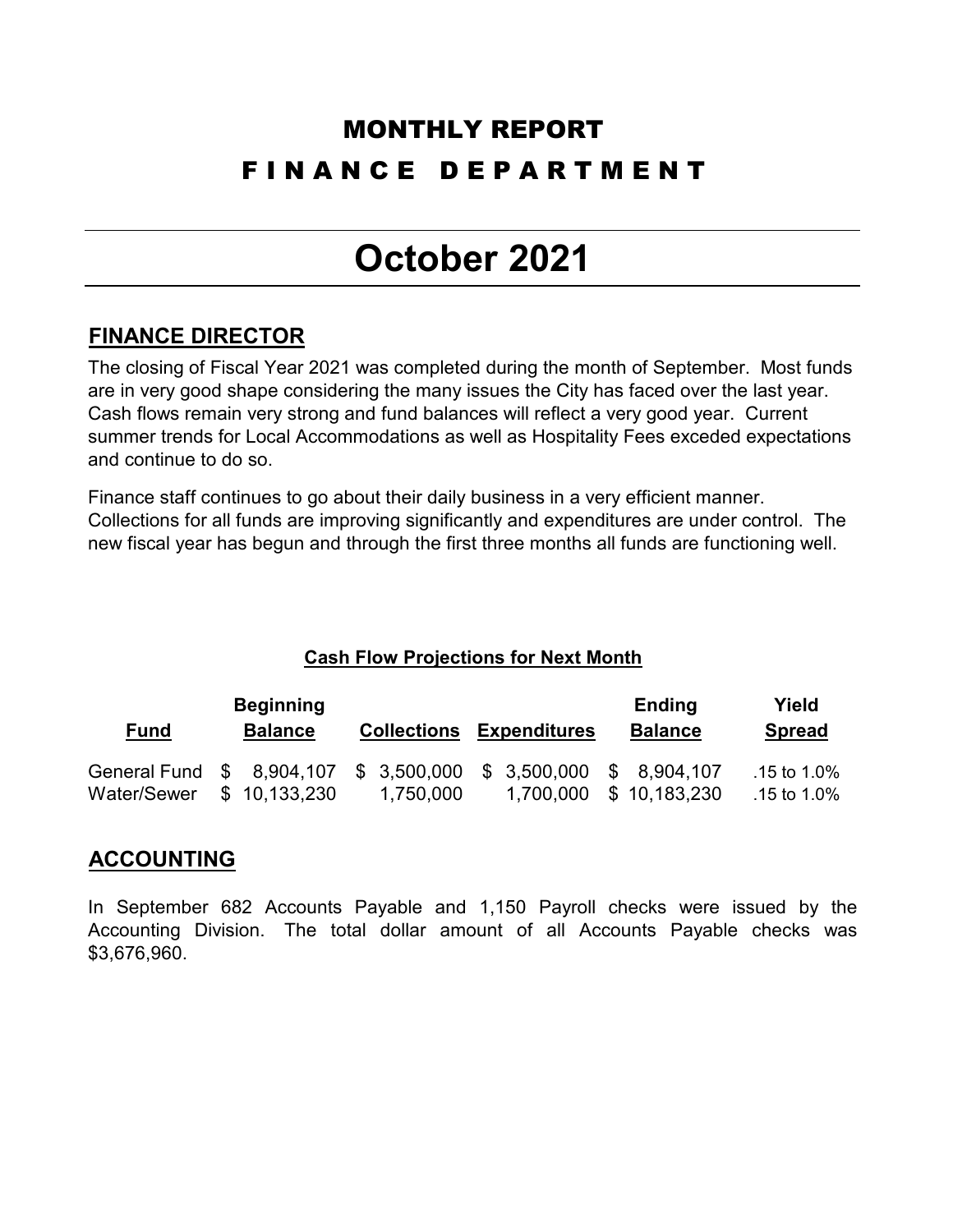#### **GENERAL FUND Monthly Report July 1, 2021 to October 31, 2021**

|                               | FY2021           | FY2021           | FY2022           | FY2022           |                 |
|-------------------------------|------------------|------------------|------------------|------------------|-----------------|
|                               | Annual           | <b>YTD</b>       | Annual           | <b>YTD</b>       | $%$ of          |
|                               | <b>Budget</b>    | Actual           | <b>Budget</b>    | Actual           | <b>Budget</b>   |
| <b>REVENUES</b>               |                  |                  |                  |                  |                 |
| <b>Current Taxes</b>          | 20,300,000<br>\$ | 19,828,949<br>\$ | 20,450,000<br>\$ | \$<br>153,824    | $1\%$           |
| <b>Delinquent Taxes</b>       | 410,000          | 212,702          | 410,000          | 181,372          | 44%             |
| <b>Hospitality Fees</b>       | 5,466,650        | 1,306,100        | 5,818,000        | 1,468,439        | 25%             |
| <b>Licenses &amp; Permits</b> | 11,282,500       | 748,822          | 10,958,649       | 367,182          | 3%              |
| Intergovernmental             | 1,674,860        | 364,753          | 1,678,860        |                  | 0%              |
| <b>Fines/Forfeitures</b>      | 346,000          | 49,873           | 346,000          | 104,399          | 30%             |
| Use of Money/Property         | 272,000          | 48,434           | 272,000          | 64,632           | 24%             |
| Sales/Service Charges         | 1,027,252        | 599,521          | 1,337,252        | 542,036          | 41%             |
| Miscellaneous/Grants          | 95,000           | 35,735           | 570,000          | 132,894          | 23%             |
| <b>Interfund Transfers</b>    | 1,010,713        | 1,306,100        | 1,236,622        |                  | $0\%$           |
| <b>TOTAL</b>                  | 41,884,975       | 24,500,989<br>\$ | 43,077,383<br>\$ | 3,014,778<br>\$  | $\frac{7\%}{4}$ |
| <b>EXPENDITURES</b>           |                  |                  |                  |                  |                 |
| <b>General Government</b>     | \$<br>2,888,398  | \$<br>723,331    | 3,498,285<br>\$  | 1,894,890<br>\$  | 54%             |
| <b>Information Services</b>   | 540,838          | 279,827          | 597,055          | 207,674          | 35%             |
| Finance                       | 1,479,219        | 359,210          | 1,733,909        | 615,248          | 35%             |
| <b>Public Safety</b>          | 17,835,660       | 5,222,151        | 18,129,044       | 4,817,804        | 27%             |
| <b>Community Services</b>     | 2,168,099        | 580,635          | 1,909,056        | 550,975          | 29%             |
| <b>Public Works</b>           | 3,422,613        | 1,035,214        | 3,379,357        | 1,224,535        | 36%             |
| Parks & Recreation            | 5,295,117        | 1,132,506        | 4,993,027        | 1,693,361        | 34%             |
| <b>Support Services</b>       |                  |                  |                  |                  | 0%              |
| <b>Debt Service</b>           |                  | 700              |                  |                  | 0%              |
| <b>Other Financing Uses</b>   | 8,255,000        |                  | 8,837,350        |                  | $0\%$           |
| <b>TOTAL</b>                  | 41,884,944       | 9,333,574<br>\$  | 43,077,083<br>\$ | 11,004,487<br>\$ | 26%             |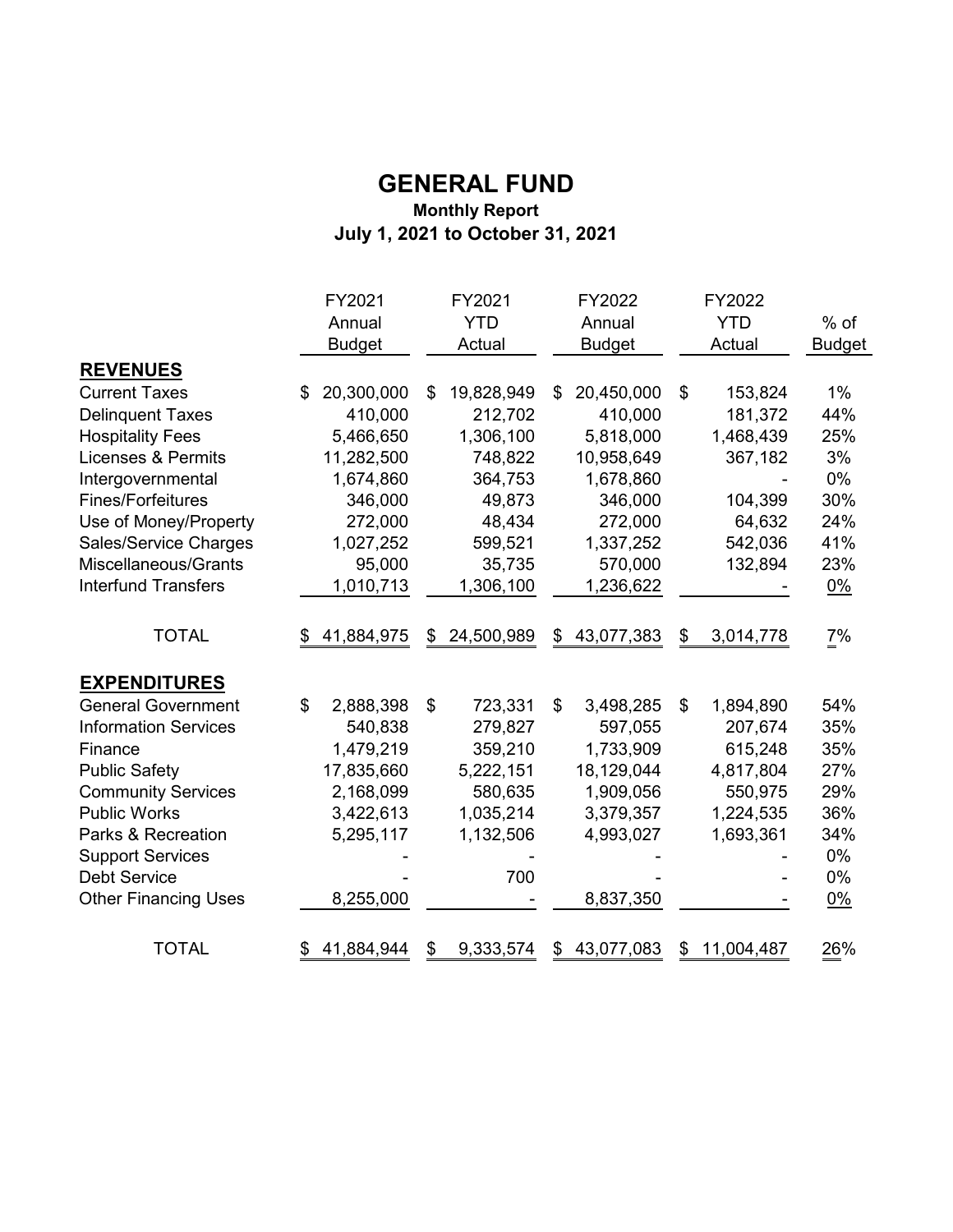#### **Monthly Report July 1, 2021 to October 31, 2021 WATER & SEWER FUND**

|                                 | FY2021           | FY2021          | FY2022           | FY2022          |               |
|---------------------------------|------------------|-----------------|------------------|-----------------|---------------|
|                                 | Annual           | <b>YTD</b>      | Annual           | <b>YTD</b>      | $%$ of        |
|                                 | <b>Budget</b>    | Actual          | <b>Budget</b>    | Actual          | <b>Budget</b> |
| <b>REVENUES</b>                 |                  |                 |                  |                 |               |
| <b>Water Usage</b>              | \$<br>8,485,000  | \$<br>2,442,800 | \$<br>8,485,000  | \$<br>2,747,610 | 32%           |
| Sewer Usage                     | 6,375,000        | 1,773,322       | 6,375,000        | 1,977,252       | 31%           |
| <b>Water Taps</b>               | 75,000           | 70,352          | 75,000           | 49,470          | 66%           |
| <b>Sewer Taps</b>               | 30,000           | 7,650           | 30,000           | 13,300          | 44%           |
| Interest on Investments         | 125,000          | (1,053)         | 125,000          |                 | $0\%$         |
| <b>Service Charges</b>          | 75,000           | 30,330          | 75,000           | 24,830          | 33%           |
| <b>Late Payment Penalties</b>   | 80,000           | 20,554          | 80,000           | 22,907          | 29%           |
| Grants                          |                  | 19,190          |                  |                 | $0\%$         |
| <b>Impact Fees</b>              |                  | 1,069,524       | 2,600,000        | 504,246         | 0%            |
| Miscellaneous                   | 237,500          | 153,559         | 237,500          | 129,790         | 55%           |
| <b>TOTAL</b>                    | \$<br>15,482,500 | \$<br>5,586,228 | \$<br>18,082,500 | \$<br>5,469,405 | 30%           |
| <b>EXPENSES</b>                 |                  |                 |                  |                 |               |
| <b>Water Billing</b>            | \$<br>775,072    | \$<br>207,143   | \$<br>775,072    | \$<br>236,381   | 30%           |
| Public Works Admin.             | 928,450          | 291,955         | 928,450          | 396,017         | 43%           |
| <b>Wastewater Treatment</b>     | 2,475,128        | 642,742         | 2,475,128        | 589,180         | 24%           |
| <b>Wells/Lift Maintenance</b>   | 2,311,001        | 521,121         | 2,311,001        | 572,205         | 25%           |
| <b>Construction/Maintenance</b> | 4,679,268        | 1,382,498       | 4,679,268        | 1,243,555       | 27%           |
| <b>Overhead Allocation</b>      | 3,124,908        | 1,041,632       | 3,124,908        | 1,041,636       | 33%           |
| Depreciation                    | 3,436,537        | 1,145,512       | 3,436,537        | 1,145,512       | 33%           |
| Debt Interest                   |                  |                 |                  |                 | 0%            |
| <b>TOTAL</b>                    | \$<br>17,730,364 | \$<br>5,232,603 | \$<br>17,730,364 | \$<br>5,224,486 | 29%           |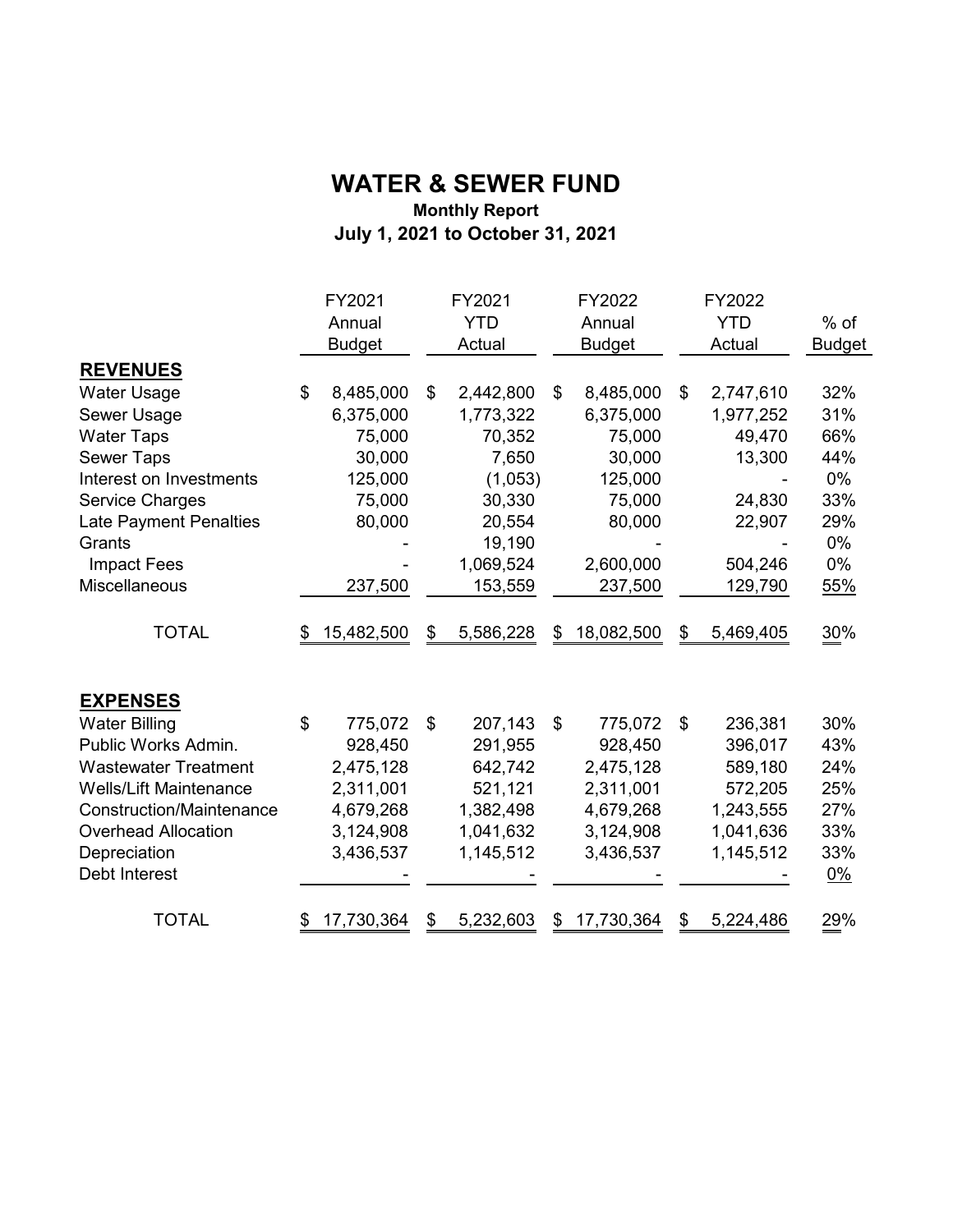#### **SOLID WASTE Monthly Report July 1, 2021 to October 31, 2021**

| <b>REVENUES</b>                                                                                                                                                                                                                               | FY2021<br>Annual<br><b>Budget</b>                                                                        | FY2021<br><b>YTD</b><br>Actual                                                           | FY2022<br>Annual<br><b>Budget</b> |                                                                                                    |    | FY2022<br><b>YTD</b><br>Actual                                                      | $%$ of<br><b>Budget</b>                                           |
|-----------------------------------------------------------------------------------------------------------------------------------------------------------------------------------------------------------------------------------------------|----------------------------------------------------------------------------------------------------------|------------------------------------------------------------------------------------------|-----------------------------------|----------------------------------------------------------------------------------------------------|----|-------------------------------------------------------------------------------------|-------------------------------------------------------------------|
| Miscellaneous Revenue<br><b>Fees Billed</b><br>Late Payment Penalties<br>Interest on Investments<br>Grants<br>Interfund Transfer - A-Tax                                                                                                      | \$<br>5,225,000<br>27,500<br>195,140                                                                     | \$<br>1,760,235<br>8,602<br>(1, 146)<br>1,316                                            | \$                                | 5,285,000<br>27,500<br>203,505                                                                     |    | 2,108,369<br>9,263<br>(203)                                                         | 40%<br>34%<br>$0\%$                                               |
| <b>TOTAL</b>                                                                                                                                                                                                                                  | \$<br>5,447,640                                                                                          | \$<br>1,769,007                                                                          | \$                                | 5,516,005                                                                                          | \$ | 2,117,429                                                                           | 38%                                                               |
| <b>EXPENDITURES</b>                                                                                                                                                                                                                           |                                                                                                          |                                                                                          |                                   |                                                                                                    |    |                                                                                     |                                                                   |
| <b>Commercial Collection</b><br><b>Transfer Station</b><br><b>Residential Collection</b><br><b>Trash/Litter Collection</b><br><b>Beach Cleaning</b><br>Recycling<br>Contingency<br><b>Depreciation Expense</b><br><b>Overhead Allocations</b> | \$<br>512,172<br>1,070,885<br>1,151,658<br>367,542<br>263,998<br>425,647<br>65,000<br>570,000<br>907,178 | \$<br>146,831<br>346,752<br>364,332<br>93,835<br>63,728<br>149,161<br>190,000<br>302,408 | \$                                | 505,117<br>1,053,562<br>1,166,938<br>371,703<br>253,344<br>427,743<br>65,000<br>580,000<br>873,578 | \$ | 142,672<br>321,632<br>360,916<br>124,269<br>80,503<br>134,645<br>145,000<br>291,193 | 28%<br>31%<br>31%<br>33%<br>32%<br>31%<br>0%<br>25%<br><u>33%</u> |
| <b>TOTAL</b>                                                                                                                                                                                                                                  | 5,334,080                                                                                                | 1,657,047                                                                                |                                   | 5,296,985                                                                                          |    | 1,600,830                                                                           | $\frac{30\%}{2}$                                                  |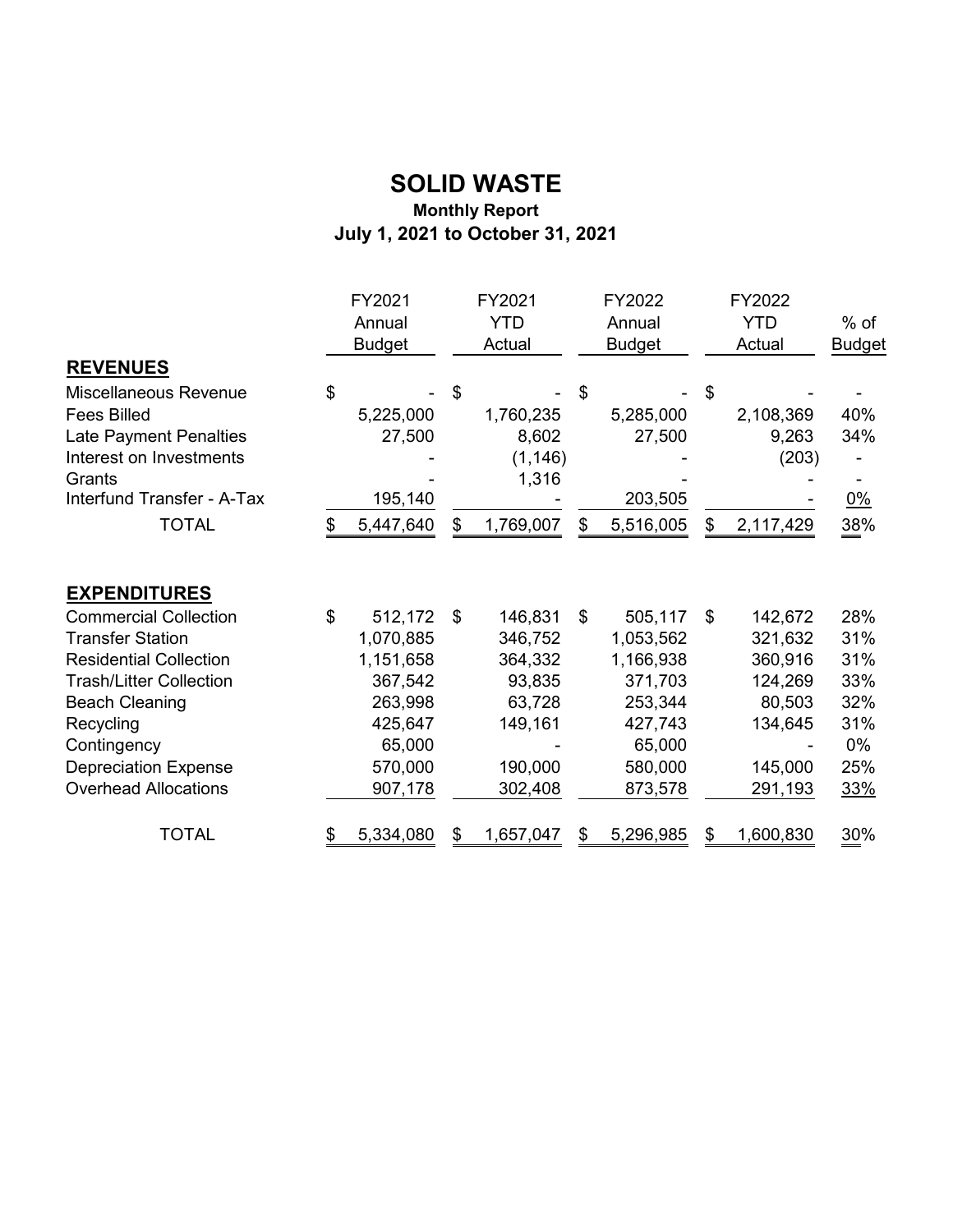#### **Monthly Report July 1, 2021 to October 31, 2021 BEACH SERVICES**

|                                   | FY2021          | FY2021          | FY2022          | FY2022          |               |
|-----------------------------------|-----------------|-----------------|-----------------|-----------------|---------------|
|                                   | Annual          | <b>YTD</b>      | Annual          | <b>YTD</b>      | $%$ of        |
|                                   | <b>Budget</b>   | Actual          | <b>Budget</b>   | Actual          | <b>Budget</b> |
| <b>REVENUES</b>                   |                 |                 |                 |                 |               |
| Miscellaneous Revenue             | \$<br>20,000    | \$<br>5,564     | \$<br>20,000    | \$<br>10,279    | 51%           |
| <b>NMB Merchandise Sales</b>      |                 |                 |                 |                 |               |
| Grants                            |                 | 25,799          |                 |                 |               |
| Rentals                           | 2,800,000       | 1,216,640       | 2,675,000       | 1,624,787       | 61%           |
| All day Wrist Band Sales \$20     |                 |                 |                 |                 | $0\%$         |
| Single Ride Sales \$3             |                 |                 |                 |                 | 0%            |
| Weekly Ride Sales \$60            |                 |                 |                 |                 | 0%            |
| Group HIPPO Rate \$5              |                 |                 |                 |                 | 0%            |
| <b>Season Passes</b>              |                 |                 |                 |                 | 0%            |
| <b>Frozen Lemonade Sales</b>      | 300,000         | 42,183          | 200,000         | 3,918           | 2%            |
| <b>Other Sales</b>                | 10,000          | 52              | 10,000          | 16              | 0%            |
| Sponsorships                      |                 |                 |                 |                 |               |
| Interfund Transfer - A-Tax        | 129,081         |                 | 220,808         |                 | 0%            |
| Interfund Transfer- Local A-Tax   | 397,150         |                 | 300,000         |                 | $0\%$         |
| <b>Transfer from General Fund</b> |                 |                 |                 |                 | 0%            |
| Less Sales Tax                    | (185,000)       | (92, 193)       | (185,000)       | (111, 272)      | 60%           |
| <b>TOTAL</b>                      | \$<br>3,471,231 | \$<br>1,198,045 | \$<br>3,240,808 | \$<br>1,527,728 | 47%           |
| <b>EXPENSES</b>                   |                 |                 |                 |                 |               |
| <b>Personnel - Concessions</b>    | \$<br>801,070   | \$<br>379,340   | \$<br>797,882   | \$<br>463,452   | 58%           |
| Oper.& Maint.- Concessions        | 276,554         | 68,819          | 273,422         | 20,323          | 5%            |
| Personnel - Lifeguards            | 683,337         | 281,662         | 765,575         | 409,444         | 53%           |
| Oper.& Maint.- Lifeguards         | 68,730          | 19,818          | 91,400          | 58,452          | 64%           |
| Depreciation                      | 160,000         | 53,333          | 160,000         | 53,333          | 33%           |
| <b>Overhead Allocations</b>       | 686,776         | 228,912         | 724,584         | 241,528         | 33%           |
| Transfer Out NMB Enterprise Fund  | 300,000         |                 | 300,000         |                 | $0\%$         |
| <b>TOTAL</b>                      | \$<br>2,976,467 | \$<br>1,031,884 | \$<br>3,112,863 | \$<br>1,246,532 | 40%           |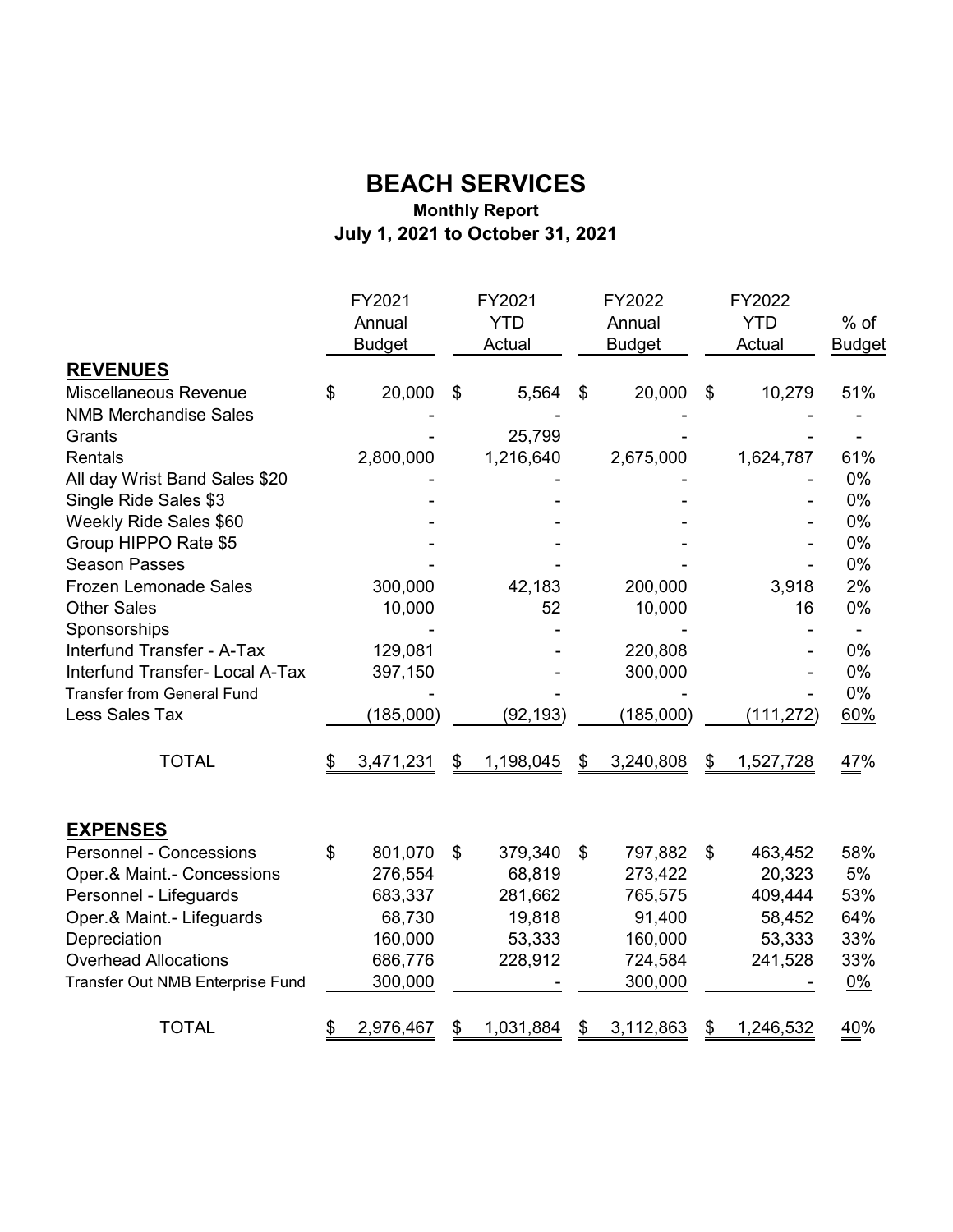#### **AQUATICS & FITNESS CENTER Monthly Report July 1, 2021 to October 31, 2021**

|                             | FY2021<br>Annual<br><b>Budget</b> | FY2021<br><b>YTD</b><br>Actual | FY2022<br>Annual<br><b>Budget</b> | FY2022<br><b>YTD</b><br>Actual | $%$ of<br><b>Budget</b> |
|-----------------------------|-----------------------------------|--------------------------------|-----------------------------------|--------------------------------|-------------------------|
| <b>REVENUES</b>             |                                   |                                |                                   |                                |                         |
| <b>Membership Fees</b>      | \$<br>1,859,000                   | \$<br>257,119                  | \$<br>1,709,000                   | \$<br>443,095                  | 26%                     |
| <b>Enrollment Fees</b>      | 60,000                            | 13,486                         | 60,000                            | 2,320                          | 4%                      |
| Grants                      |                                   | 1,836                          |                                   |                                | 0%                      |
| Programs - Operating        | 297,500                           | 57,023                         | 297,500                           | 70,201                         | 24%                     |
| Programs - Nonoperating     | 15,000                            | 2,537                          | 15,000                            | 25                             | 0%                      |
| <b>Local Accommodations</b> | 830,000                           | 369,989                        | 800,000                           |                                | 0%                      |
| A-Tax Transfer In           |                                   |                                |                                   | 420,751                        | 0%                      |
| Less Sales Tax              |                                   | (596)                          |                                   | (1, 120)                       | 0%                      |
| Miscellaneous               | 2,000                             | 3,959                          | 2,000                             |                                | $0\%$                   |
| <b>TOTAL</b>                | \$<br>3,063,500                   | \$<br>705,353                  | \$<br>2,883,500                   | \$<br>935,272                  | 32%                     |
| Administration              | \$<br>994,133                     | \$<br>620,017                  | \$<br>919,895                     | \$<br>252,399                  | 27%                     |
| Aquatics                    | 389,507                           | 69,241                         | 279,921                           | 71,890                         | 26%                     |
| <b>Activity Specialist</b>  | 216,885                           | 68,983                         | 197,214                           | 47,772                         | 24%                     |
| <b>Fitness</b>              | 284,581                           | 59,852                         | 285,375                           | 67,350                         | 24%                     |
| Custodians                  | 156,656                           | 43,691                         | 161,218                           | 35,588                         | 22%                     |
| Depreciation                | 295,000                           |                                | 295,000                           | 98,333                         | 33%                     |
| Interest                    | 87,627                            |                                | 270,262                           |                                | 0%                      |
| <b>Overhead Allocations</b> | 260,090                           | 86,700                         | 66,958                            | 22,319                         | 33%                     |
| <b>TOTAL</b>                | \$<br>2,684,479                   | \$<br>948,484                  | \$<br>2,475,843                   | \$<br>595,651                  | 24%                     |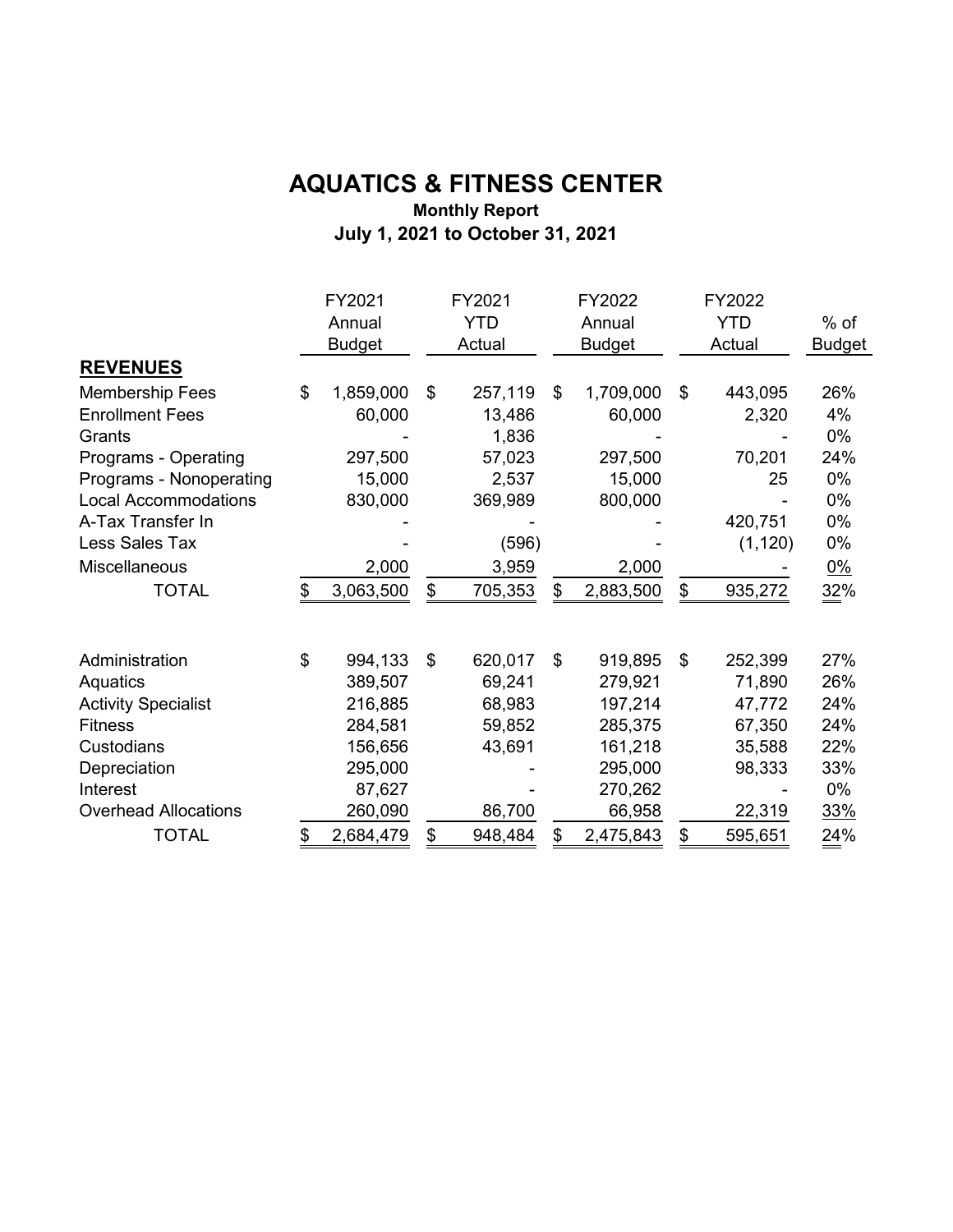#### **NMB ENTERPRISE Monthly Report July 1, 2021 to October 31, 2021**

|                                     | FY2021<br>Annual<br><b>Budget</b> |           | FY2021<br><b>YTD</b><br>Actual |               | FY2022<br>Annual<br><b>Budget</b> | FY2022<br><b>YTD</b><br>Actual |          | $%$ of<br><b>Budget</b> |
|-------------------------------------|-----------------------------------|-----------|--------------------------------|---------------|-----------------------------------|--------------------------------|----------|-------------------------|
| <b>REVENUES</b>                     |                                   |           |                                |               |                                   |                                |          |                         |
| <b>NMB Park Sponsorships</b>        | \$                                | 130,000   | \$<br>5,750                    | \$            | 130,000                           | \$                             | 25,475   | 20%                     |
| <b>NMB Field/Tourn Rentals</b>      |                                   | 105,000   | 49,512                         |               | 105,000                           |                                | 60,624   | 58%                     |
| <b>NMB Park Rentals</b>             |                                   | 30,000    | 5,636                          |               | 30,000                            |                                | 4,874    | 16%                     |
| <b>NMB Park Admissions</b>          |                                   | 45,000    |                                |               | 45,000                            |                                | 43,579   | 97%                     |
| <b>NMB Park Concessions</b>         |                                   | 400,000   | 103,367                        |               | 400,000                           |                                | 168,374  | 42%                     |
| <b>NMB Park Vending</b>             |                                   | 500       |                                |               | 500                               |                                |          | 0%                      |
| <b>NMB Merchandise Sales</b>        |                                   | 15,000    |                                |               | 15,000                            |                                | 2,566    | 17%                     |
| <b>Revenue Share Activities</b>     |                                   | 75,000    | 956                            |               | 50,000                            |                                | 1,328    | 3%                      |
| <b>Christmas Light Show</b>         |                                   | 450,000   | 7,520                          |               | 667,000                           |                                | 11,375   | 2%                      |
| <b>Private Donations</b>            |                                   |           |                                |               |                                   |                                |          | 0%                      |
| <b>Sales Tax</b>                    |                                   | (30,000)  | (9,633)                        |               | (30,000)                          |                                | (11,007) | 37%                     |
| Miscellaneous                       |                                   |           | 1,674                          |               |                                   |                                | 605      | 0%                      |
| Carousel                            |                                   |           |                                |               |                                   |                                |          | 0%                      |
| <b>General Fund Transfer</b>        |                                   | 50,000    |                                |               |                                   |                                |          | 0%                      |
| <b>Beach Services Fund Transfer</b> |                                   | 300,000   |                                |               | 300,000                           |                                |          | 0%                      |
| Cap Improve Fund Transfer           |                                   |           |                                |               |                                   |                                |          | 0%                      |
| A-Tax Transfer In                   |                                   |           |                                |               |                                   |                                |          | 0%                      |
| <b>TOTAL</b>                        | \$                                | 1,570,500 | \$<br>164,782                  | $\frac{1}{2}$ | 1,712,500                         | \$                             | 307,793  | 18%                     |
| <b>EXPENSES</b>                     |                                   |           |                                |               |                                   |                                |          |                         |
| Concessions                         | \$                                | 422,599   | \$<br>105,202                  | \$            | 378,747                           | \$                             | 183,367  | 48%                     |
| <b>Park Events</b>                  |                                   |           |                                |               | 291,084                           |                                |          | 0%                      |
| <b>Christmas Light Show</b>         |                                   | 222,600   | 23,428                         |               | 241,700                           |                                | 55,461   | 23%                     |
| Depreciation                        |                                   | 300,000   | 100,000                        |               | 200,000                           |                                |          | 0%                      |
| <b>Overhead Allocations</b>         |                                   | 774,227   | 258,076                        |               | 585,512                           |                                |          | 0%                      |
| <b>Transfer - General Fund</b>      |                                   | 75,000    |                                |               | 75,000                            |                                |          | 0%                      |
| <b>TOTAL</b>                        | \$                                | 1,794,426 | \$<br>486,706                  | \$            | 1,772,043                         | \$                             | 238,828  | 13%                     |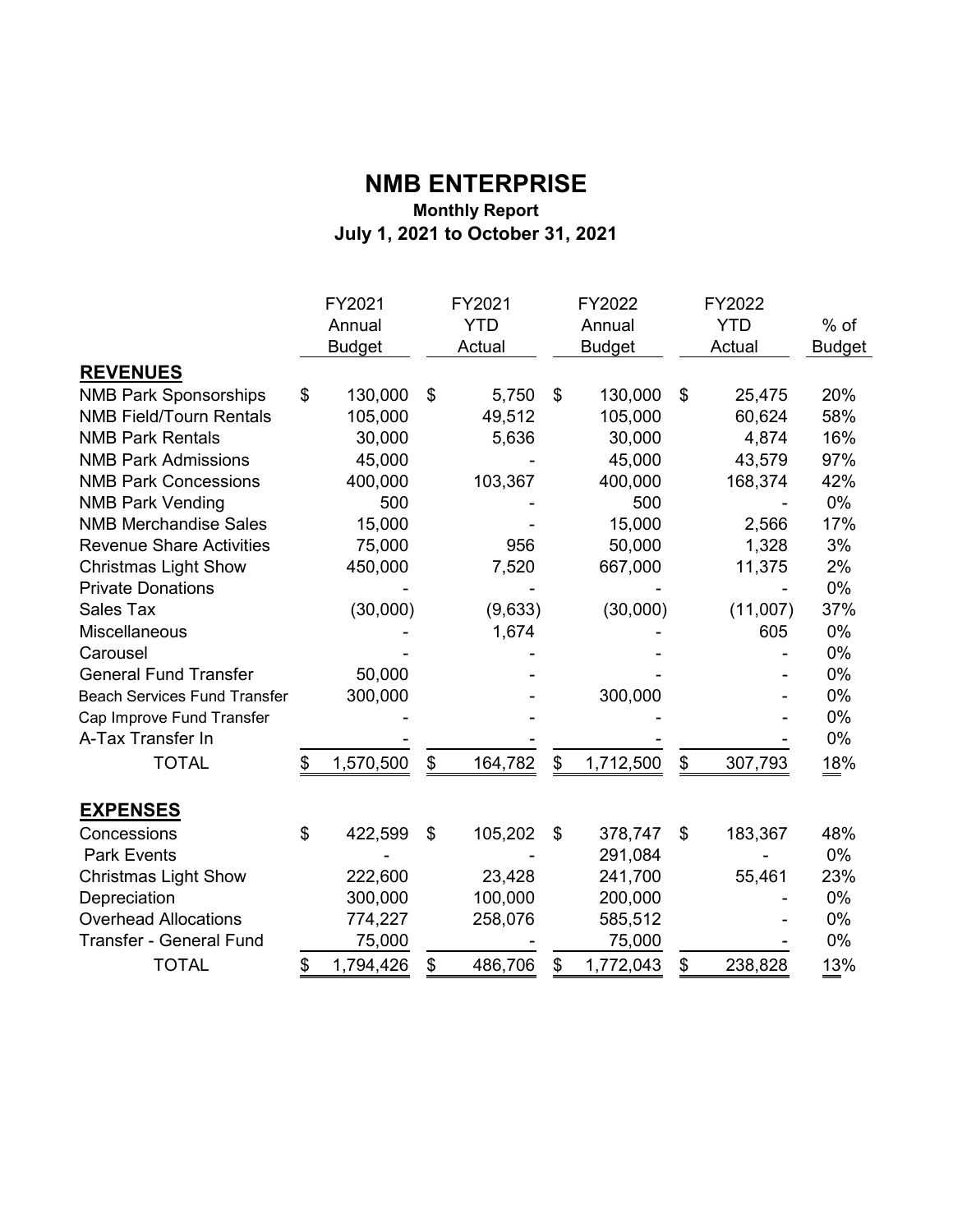# Utility Billing / Meter Reading

# Monthly Report 10/29/2021

|                                                                                                                                                      |            |          | ◢                                                       |                                             |          |                                           |                |          |            |            |      |             |
|------------------------------------------------------------------------------------------------------------------------------------------------------|------------|----------|---------------------------------------------------------|---------------------------------------------|----------|-------------------------------------------|----------------|----------|------------|------------|------|-------------|
| <b>Reading Dates:</b>                                                                                                                                |            |          |                                                         |                                             |          |                                           |                |          |            |            |      |             |
|                                                                                                                                                      |            |          | Previous Month:                                         |                                             |          |                                           | Present Month: |          |            |            |      |             |
| O.D.                                                                                                                                                 |            |          | 07/14 to 07/15                                          |                                             |          |                                           | 08/18          | to       | 08/19      |            |      |             |
| W.H.                                                                                                                                                 |            |          | 07/20 to 07/21                                          |                                             |          |                                           | 08/24          | to       | 08/25      |            |      |             |
| C.B.                                                                                                                                                 |            |          | 07/27                                                   | to 07/27                                    |          |                                           | 08/31          | to       | 08/31      |            |      |             |
| $\overline{C.G.}$                                                                                                                                    |            |          | 08/03                                                   | to 08/09                                    |          |                                           | 09/01          | to       | 09/07      |            |      |             |
| <b>Customer Service:</b>                                                                                                                             |            |          |                                                         |                                             |          |                                           |                |          |            |            |      |             |
|                                                                                                                                                      |            |          |                                                         |                                             |          |                                           |                |          |            |            |      |             |
|                                                                                                                                                      |            | O.D.     |                                                         |                                             | W.H.     |                                           |                | C.B.     |            |            | C.G. |             |
|                                                                                                                                                      | <b>MTD</b> |          | <b>YTD</b>                                              | <b>MTD</b>                                  |          | <b>YTD</b>                                | <b>MTD</b>     |          | <b>YTD</b> | <b>MTD</b> |      | <b>YTD</b>  |
|                                                                                                                                                      |            |          |                                                         |                                             |          |                                           |                |          |            |            |      |             |
| H <sub>2</sub> O ON                                                                                                                                  | 38         | $\prime$ | 353                                                     | 21                                          | $\prime$ | 309                                       | 14             | $\prime$ | 170        | 59         |      | 427         |
| H <sub>2</sub> O OFF                                                                                                                                 | 12         |          | 73                                                      | 6                                           |          | 64                                        | 5              |          | 34         | 15         |      | 91          |
| <b>NEW INSTALLS</b>                                                                                                                                  | 10         |          | 116                                                     | 26                                          |          | 131                                       | $\mathbf 0$    |          | 15         | 20         |      | 154         |
| <b>HIGH RDG. CHECKS</b>                                                                                                                              | 32         |          | 241                                                     | 25                                          |          | 202                                       | 17             |          | 175        | 33         |      | 286         |
| <b>Maintenance Program</b><br>3/4" Meters Replaced<br>3/4" Meters Raised<br>Meter Boxes Replaced<br><b>Meter Boxes Raised</b><br>Meter Lids Replaced |            |          | <b>Current Period</b><br>82<br>0<br>1<br>$\overline{c}$ |                                             |          | Year to Date<br>469<br>3<br>4<br>18<br>13 |                |          |            |            |      |             |
|                                                                                                                                                      |            | O.D.     |                                                         |                                             | W.H.     |                                           |                | C.B.     |            |            | C.G. |             |
|                                                                                                                                                      | <b>MTD</b> | $\prime$ | <b>YTD</b>                                              | <b>MTD</b>                                  |          | <b>YTD</b>                                | <b>MTD</b>     |          | <b>YTD</b> | <b>MTD</b> |      | <b>YTD</b>  |
| <b>Flow Tests</b>                                                                                                                                    | 0          |          | $\mathbf 0$                                             | 1                                           |          | $\overline{2}$                            | 0              |          | $\pmb{0}$  | 0          |      | $\mathbf 0$ |
| <b>Zero Consumption Replacements</b><br>Ocean Drive<br><b>Windy Hill</b><br><b>Crescent Beach</b><br>Cherry Grove                                    |            |          |                                                         | <b>MTD</b><br>0<br>$\overline{c}$<br>0<br>1 |          | <b>YTD</b><br>29<br>13<br>12<br>24        |                |          |            |            |      |             |
|                                                                                                                                                      |            |          |                                                         |                                             |          |                                           |                |          |            |            |      |             |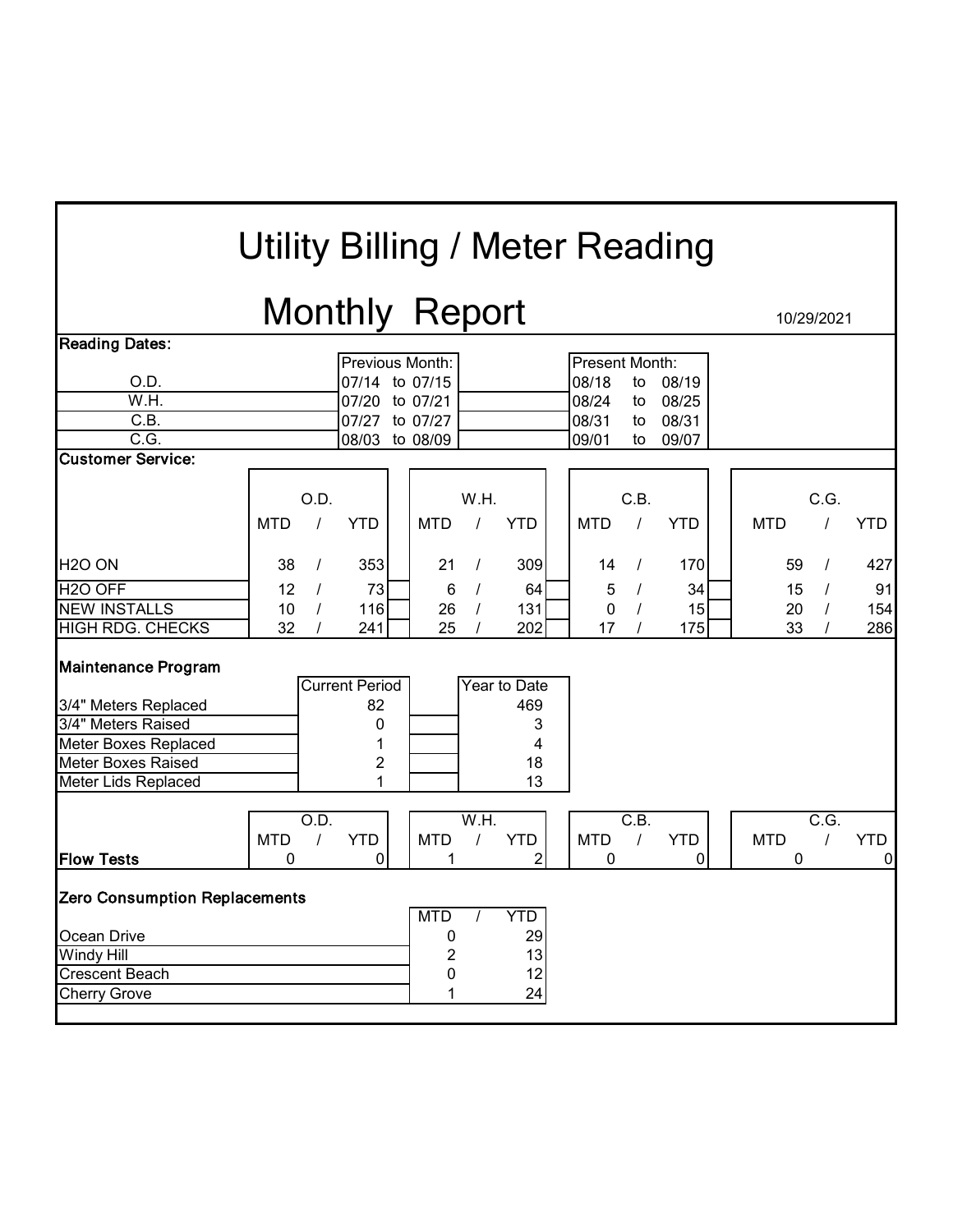### **MONTHLY REPORT - FINANCE REVENUES***October 2021*

| <b>REVENUES</b>                      | October 2021 | FY2022 Actual  | FY2022 Budget | % of Budget |
|--------------------------------------|--------------|----------------|---------------|-------------|
| <b>Property Taxes</b>                | \$134,952.31 | \$581,131.23   | \$20,450,000  | 3%          |
| <b>Business Licenses</b>             | \$70,538.17  | \$436,599.28   | \$7,476,149   | 6%          |
| <b>Business License Penalties</b>    | \$1,766.21   | \$13,025.02    | \$75,000      | 17%         |
| Hospitality & Local Accom. Taxes     | \$758,738.95 | \$6,567,518.24 | \$13,800,000  | 48%         |
| Hospitality & Local Accom. Penalties | \$2,063.96   | \$13,025.02    | \$18,000      | 72%         |
| Horry County Hospitality Fees        | \$505,307.43 | \$1,766,049.02 | \$3,940,000   | 45%         |
| Horry County Accommodations Fees     | \$375,186.18 | \$2,107,514.22 | \$3,575,000   | 59%         |
| Santee Cooper Franchise              | \$0.00       | \$0.00         | \$1,600,000   | 0%          |
| <b>Local Government Taxes</b>        | \$0.00       | \$0.00         | \$315,300     | 0%          |

*This Month Fiscal YTD*

#### **BUSINESS LICENSE INSPECTIONS REPORT**

Total Short-Term Rental Licenses 4,565

| Hours Spent in Field Enforcement           |            |            | 70  | 458  |
|--------------------------------------------|------------|------------|-----|------|
| <b>Total Businesses Contacted</b>          |            |            | 290 | 1707 |
| New Businesses Licensed                    |            |            | 106 | 485  |
| Hospitality Fees & Penalties Collected     |            |            |     |      |
| <b>Refunds of Hospitality Fees</b>         |            |            |     |      |
| <b>MISCELLANEOUS REVENUES</b>              |            |            |     |      |
| Horry County \$30 Road Tax (Motor Carrier) | \$0.00     | \$0.00     |     |      |
| State Aid to Subdividers                   | \$0.00     | \$0.00     |     |      |
| Merchant's Inventory Reimbursement Tax     | \$0.00     | \$0.00     |     |      |
| Spectrum Franchise Fee                     | \$0.00     | \$0.00     |     |      |
| <b>HTC Cable Franchise Fee</b>             | \$0.00     | \$0.00     |     |      |
| Frontier Cable Franchise Fee               | \$1.203.47 | \$1.203.47 |     |      |
| Horry Electric Franchise Fee               | \$0.00     | \$0.00     |     |      |
| SCANA (SCE&G) Gas Franchise Fee            | \$0.00     | \$0.00     |     |      |
| Santee Cooper Franchise Fee                | \$0.00     | \$0.00     |     |      |
| Telcom - Windstream Franchise Fee          | \$0.00     | \$0.00     |     |      |
| <b>ABC Temporary Permits</b>               | \$0.00     | \$0.00     |     |      |
| <b>Homestead Exemption Tax</b>             | \$0.00     | \$0.00     |     |      |
| <b>SHORT-TERM RENTAL BUSINESS LICENSES</b> |            |            |     |      |
|                                            |            |            |     |      |
| <b>New Licenses</b>                        | 92         |            |     |      |
| <b>Closed Licenses</b>                     | 18         |            |     |      |